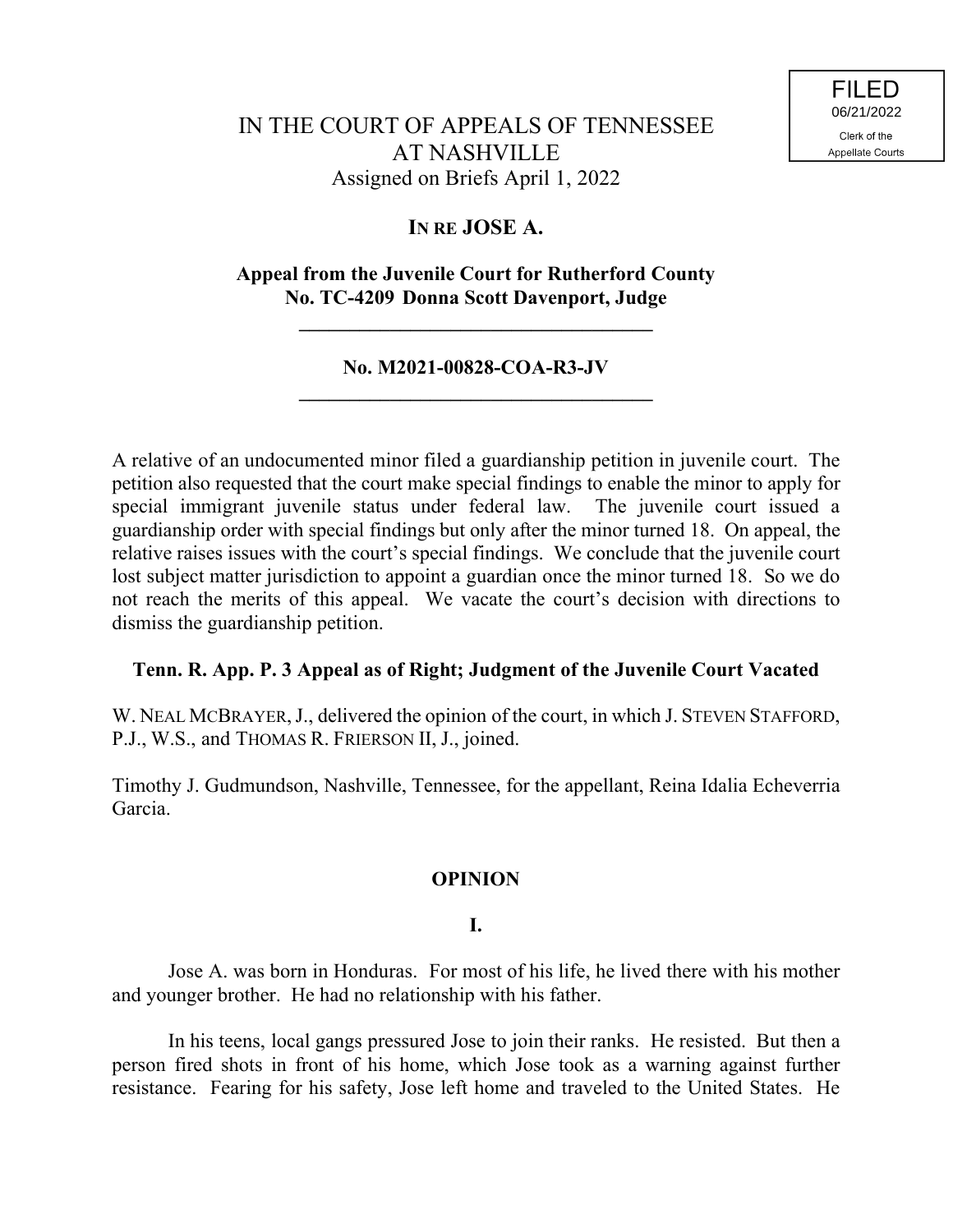crossed the border in September 2020. Federal authorities placed him with his paternal aunt in Tennessee.

In November, the aunt petitioned the juvenile court to be appointed guardian for her seventeen-year-old nephew. *See* Tenn. Code Ann. § 34-2-103 (2021). The petition also requested that the court make special findings to enable Jose to apply for special immigrant juvenile status. *See* 8 U.S.C. § 1101(a)(27)(J); 8 C.F.R. § 204.11 (2022). Among other things, the petition specifically requested a finding that reunification with Jose's parents was not possible due to abandonment.

The juvenile court magistrate's order granted the guardianship and made special findings. But the order did not contain a finding that Jose's parents had abandoned him. Rather, the juvenile court magistrate found that reunification with Jose's parents was not viable due to his age and the violence in Honduras.

Dissatisfied with the special findings, the aunt requested a de novo hearing before a juvenile court judge. *See* Tenn. Code Ann. § 37-1-107(d) (Supp. 2021). Because Jose's eighteenth birthday was fast approaching, the aunt requested an expedited hearing. The court granted the request and held a de novo hearing just twelve days before Jose's birthday. Both Jose and his aunt testified. The court also admitted into evidence a written statement from Jose's mother in Honduras.

The court entered an order granting the guardianship after Jose turned 18. The court also made special findings. But the court did not find abandonment, as the aunt had requested. Instead, the court found that "reunification with the child's parents [wa]s not viable due to the child's age."

#### **II.**

The aunt contends that the juvenile court erred in failing to find that either parent abandoned or neglected the minor child. In her view, the court applied the wrong standard of proof. And the court's comments from the bench evidenced a misunderstanding of the proof necessary to establish abandonment in this context.

Before reaching these issues, we must determine whether the juvenile court had subject matter jurisdiction to issue the guardianship order. Tenn. R. App. P. 13(b); *Toms v. Toms*, 98 S.W.3d 140, 143 (Tenn. 2003) ("Appellate courts must address the issue of subject matter jurisdiction even if the issue is not raised in the trial court."). Without subject matter jurisdiction, a court lacks the "power to adjudicate a particular type of controversy," and any resulting order is void. *Dishmon v. Shelby State Cmty. Coll.*, 15 S.W.3d 477, 480 (Tenn. Ct. App. 1999). If we determine that the juvenile court "lacked subject matter jurisdiction, [we] must vacate the judgment and dismiss the case without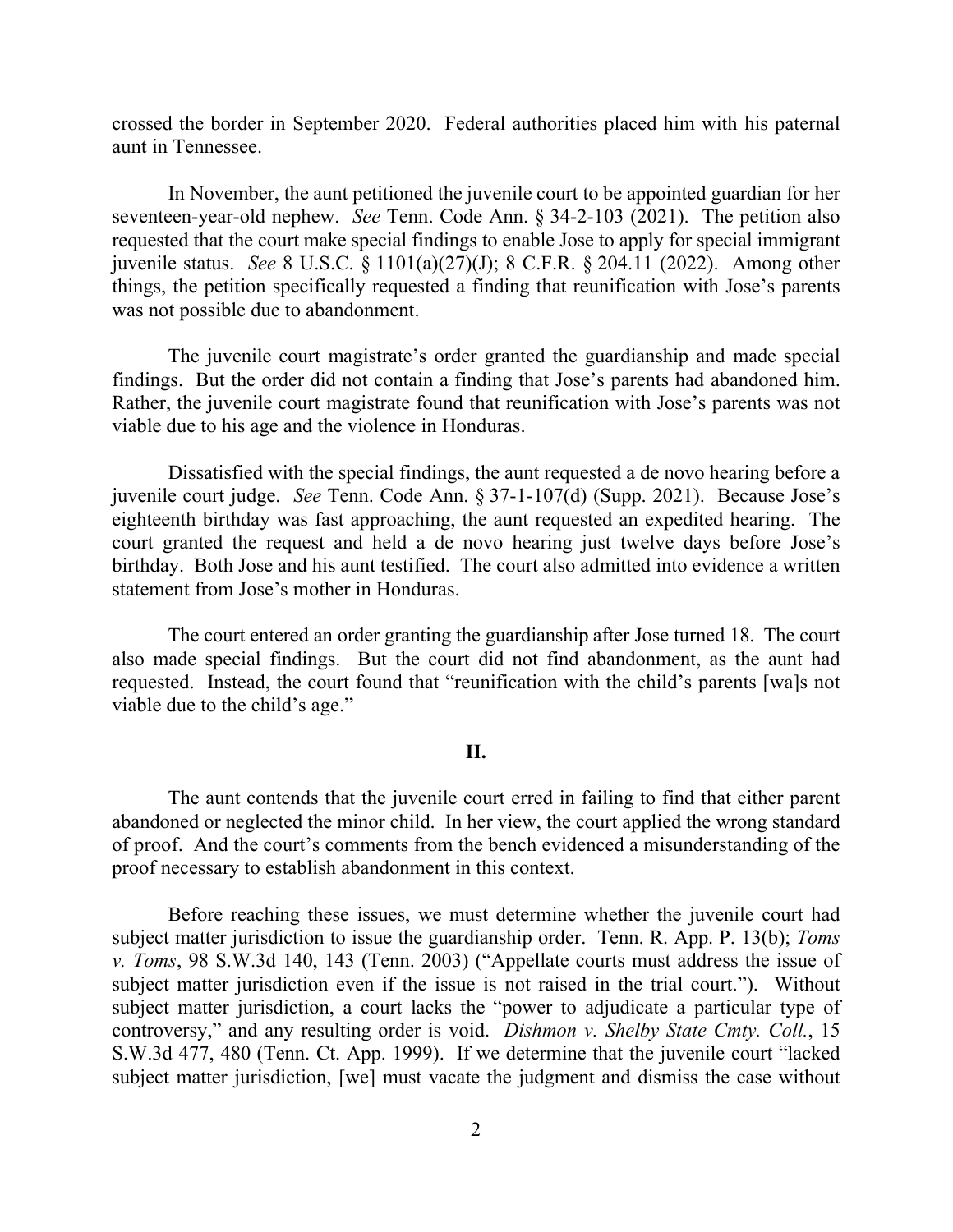reaching the merits of the appeal." *First Am. Tr. Co. v. Franklin-Murray Dev. Co.*, 59 S.W.3d 135, 141 (Tenn. Ct. App. 2001).

The existence of subject matter jurisdiction depends on "the nature of the cause of action and the relief sought." *Landers v. Jones*, 872 S.W.2d 674, 675 (Tenn. 1994). Here, the petition sought the appointment of a guardian for Jose and asked the court to issue special factual findings to enable Jose to apply for special immigrant juvenile status.

Juvenile courts have limited jurisdiction. *Stambaugh v. Price*, 532 S.W.2d 929, 932 (Tenn. 1976). Unknown at common law, they "may exercise only such jurisdiction and powers as have been conferred on them by statute." *In re D.Y.H.*, 226 S.W.3d 327, 330 (Tenn. 2007); *In re S.L.M.*, 207 S.W.3d 288, 296 (Tenn. Ct. App. 2006). Juvenile courts have concurrent jurisdiction with circuit and chancery courts to "appoint a guardian of the person of a child." Tenn. Code Ann. § 37-1-104(a)(2) (Supp. 2021); *see also id.* §§ 34-2- 101 to -106 (2021) (providing for the appointment of a guardian for a minor). But in this context, "child" means "[a] person under eighteen (18) years of age." *Id.* § 37-1- 102(b)(5)(A) (Supp. 2021). Jose turned 18 before the juvenile court entered the guardianship decree. Only under limited circumstances does a juvenile court retain continuing jurisdiction over a child after the child's eighteenth birthday. *Id.* § 37-1-  $102(b)(5)(B)$ , (G). None of those circumstances are present here.

The juvenile court had subject matter jurisdiction to appoint a guardian and issue the special findings when the petition was filed. *See In re Domingo C.L.*, No. M2016- 02383-COA-R3-JV, 2017 WL 3769419, at \*7 (Tenn. Ct. App. Aug. 30, 2017). But the court's power to appoint a guardian terminated when Jose turned 18. *See* Tenn. Code Ann. §§ 37-1-104(a)(2), -102(b)(5)(A); *cf. In re D.Y.H.*, 226 S.W.3d at 330 (explaining that a juvenile court's jurisdiction over a dependency and neglect petition terminates when "the child reaches the age of eighteen"). A juvenile court has no authority under Tennessee law to appoint a guardian for an adult. Tenn. Code Ann. § 37-1-104(a)(2); *see id.* § 37-1- 102(b)(3) (defining an adult as "any person eighteen (18) years of age or older").

Nor do we find such authority in federal law. The aunt sought relief for her nephew under the Immigration and Nationality Act of 1990. The Act was designed "'to protect abused, neglected, or abandoned children'" who entered the United States illegally. *Simbaina v. Bunay*, 109 A.3d 191, 196 (Md. Ct. Spec. App. 2015) (citation omitted). Eligible children may apply for special immigrant juvenile status to avoid deportation. *Id.* The eligibility requirements appear as a definition of "special immigrant" in the Act. *See* 8 U.S.C. § 1101(a)(27)(J). As relevant here, "special immigrant" means

(J) an immigrant who is present in the United States--

(i) who has been declared dependent on a juvenile court located in the United States or whom such a court has legally committed to, or placed under the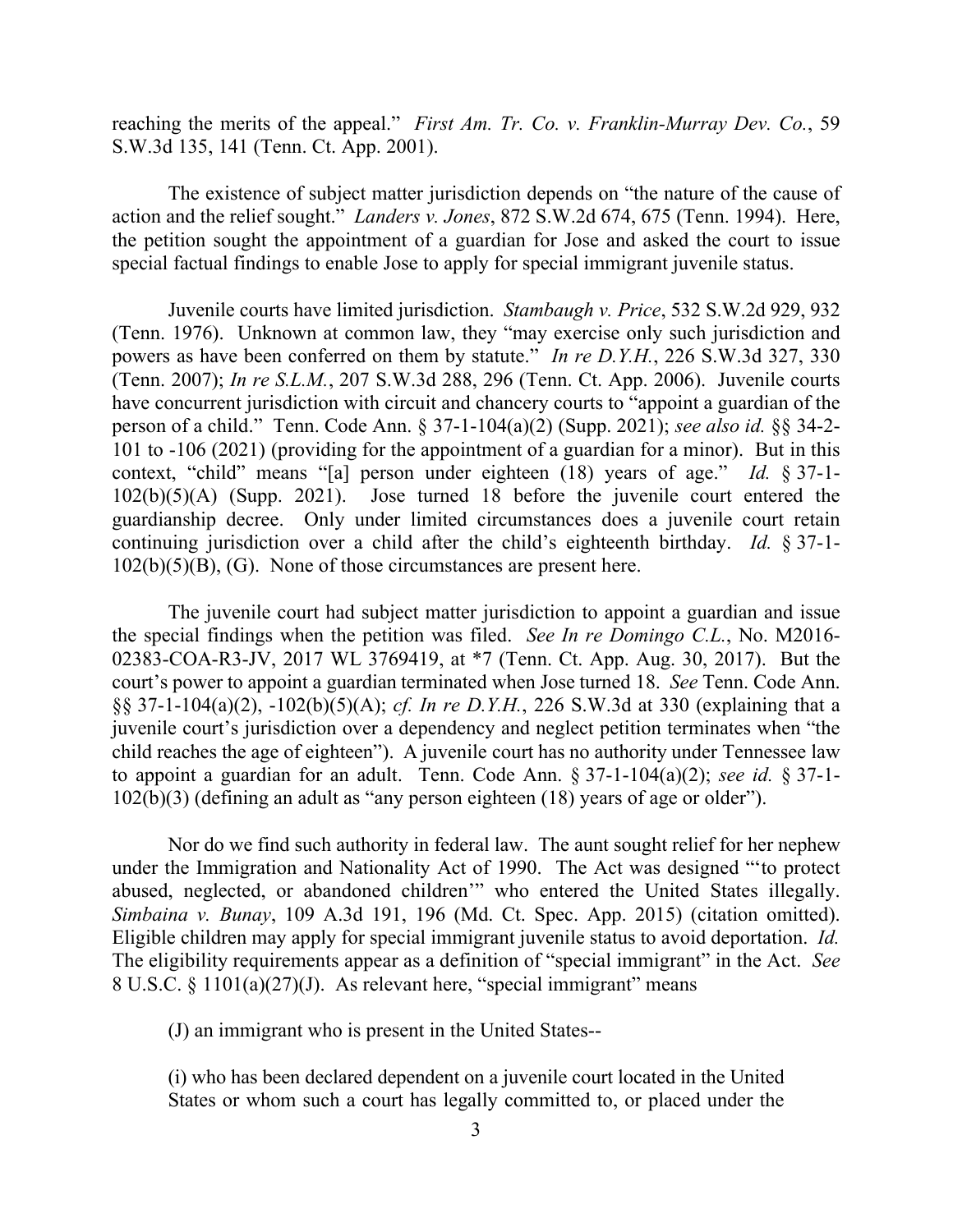custody of, an agency or department of a State, or an individual or entity appointed by a State or juvenile court located in the United States, and whose reunification with 1 or both of the immigrant's parents is not viable due to abuse, neglect, abandonment, or a similar basis found under State law;

(ii) for whom it has been determined in administrative or judicial proceedings that it would not be in the alien's best interest to be returned to the alien's or parent's previous country of nationality or country of last habitual residence; and

(iii) in whose case the Secretary of Homeland Security consents to the grant of special immigrant juvenile status, except that--

(I) no juvenile court has jurisdiction to determine the custody status or placement of an alien in the custody of the Secretary of Health and Human Services unless the Secretary of Health and Human Services specifically consents to such jurisdiction; and

(II) no natural parent or prior adoptive parent of any alien provided special immigrant status under this subparagraph shall thereafter, by virtue of such parentage, be accorded any right, privilege, or status under this chapter[.]

8 U.S.C. § 1101(a)(27)(J); *see also* 8 C.F.R. § 204.11 (governing special immigrant juvenile classification).

An immigrant child cannot apply for this classification without a qualifying order from a juvenile court with the specific factual findings described in the statute. *See* 8 C.F.R. § 204.11(c), (d); *In re Domingo C.L.*, 2017 WL 3769419 at \*4. For these purposes, "juvenile court" means a state court "that has jurisdiction under State law to make judicial determinations about the dependency and/or custody and care of juveniles." 8 C.F.R. § 204.11(a). So subject matter jurisdiction over the underlying proceeding depends on state law. *See id.*; *In re Domingo C.L.*, 2017 WL 3769419, at \*7 (looking to state law to determine whether chancery court qualified as a "juvenile court" under the federal statute); *In re Danely C.*, No. M2016-02054-COA-R3-JV, 2017 WL 5901022, at \*5-6 (Tenn. Ct. App. Nov. 29, 2017) (same). And, under Tennessee law, a juvenile court may only appoint a guardian for a child under the age of 18. *See State in Interest of Jimenez*, 199 So. 3d 1218, 1220 (La. Ct. App. 2016) (explaining that "the federal immigration law only gives a juvenile court jurisdiction to hear the matter if the juvenile court would have jurisdiction under state law").

By federal statute, immigrant children may apply for special immigrant juvenile status as long as they are "under 21 years of age" when the application is submitted. 8 C.F.R. § 204.11(b)(1); *see* 8 U.S.C. § 1101(b)(1) (defining "child" for immigration